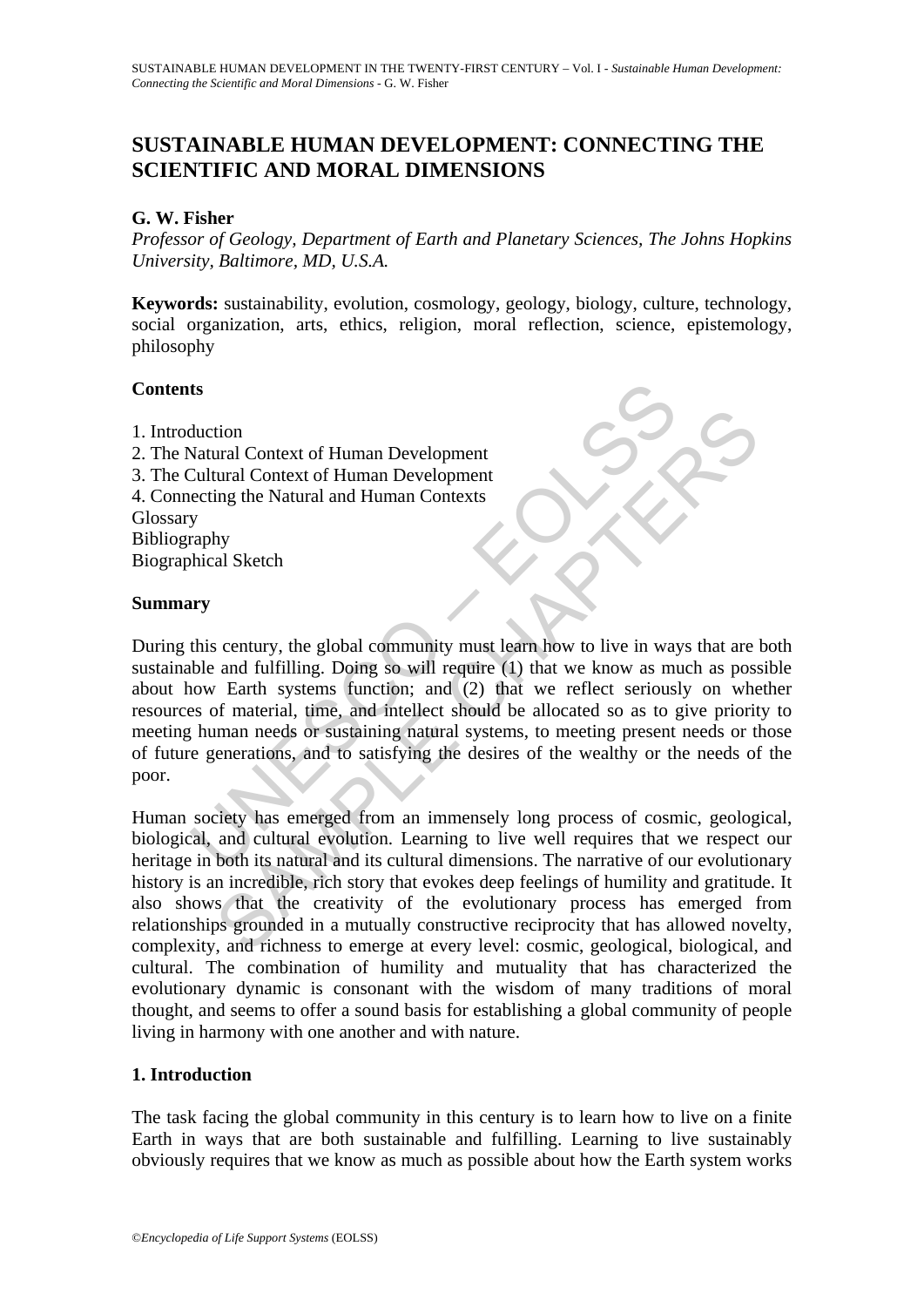– how the climate system functions, how fisheries and forests can be sustained, how natural resources can be managed most effectively, and so on. The scientific community, commercial interests, and national and international agencies are all making vital contributions to understanding those issues. But learning to live in ways that are authentically fulfilling requires more than managing available material resources efficiently. The quality of people's lives depends on how society chooses to allocate resources of material, of time, and of intellect. Will we emphasize meeting present needs or those of future generations? Address human needs or sustain global ecosystems? Satisfy the desires of the wealthy or the needs of the poor?

These choices raise profound moral issues – what it is to be human and what makes life meaningful – that cannot be answered by science alone, but must draw upon the insights of our moral and religious traditions. So learning to live in ways that are both sustainable and fulfilling requires that we connect the knowledge of science with the insights of moral and religious reflection to create a common understanding of how we ought to live.

gian – una cannot be answered by schene anone, but must unaw up<br>moral and religious traditions. So learning to live in ways<br>be and fulfilling requires that we connect the knowledge of sc<br>of moral and religious reflection t Connecting scientific and moral thought has proven difficult, in large part because the questions, methods, and criteria of truth associated with science and with moral and religious thought seem so different. Science seeks objective answers to questions of how the cosmos is put together and how it works, while moral reflection seeks answers to questions of meaning, value, and purpose. Science is generally seen as the domain of experiment, religion the domain of insight or revelation. Science is expected to provide answers that are precise, objective, repeatable, and in some sense universal, while moral truths are often understood in nearly opposite terms – imprecise, subjective, and grounded in personal revelatory insight or blind acceptance of doctrine.

and fulfilling requires that we connect the knowledge of science with<br>moral and fulfilling requires that we connect the knowledge of science with<br>moral and religious reflection to create a common understanding of how<br>e.<br>g. But scientific and religious thoughts are both richer and more complex than these images suggest. In science, the precision of experimental disciplines is complemented by narrative traditions found in disciplines like cosmology, geology, and evolutionary biology, fields in which a major scientific objective is to reconstruct the story of nature. By interpreting features like the succession of fossils found in the geologic column, sedimentary structures preserved in the deeply buried rocks of mountain belts, or the spectral characteristics of light from distant galaxies, scientists attempt to infer a coherent scientific narrative of nature that is consonant with the understandings of biology, chemistry, and physics. Each telling of the story leads to further questions and new observations, which progressively refine the story. At times, compelling new ways of understanding the data emerge from complementary disciplines. In the 1960s, for example, a fertile collaboration between geology and geophysics gave birth to the notion of plate tectonics, a theory which finally allowed us to see connections between the crumpling of mountain ranges, the opening of ocean basins, and rhythmic convection deep within the mantle. This combination of painstaking work and occasional new insight has enabled natural scientists to work out the narratives of biological, geological, and cosmic evolution, epic stories which coherently connect an enormous amount of scientific knowledge.

The subjective insights of moral and religious thought emerge from a remarkably similar process of reflection on human experience, including a modern understanding of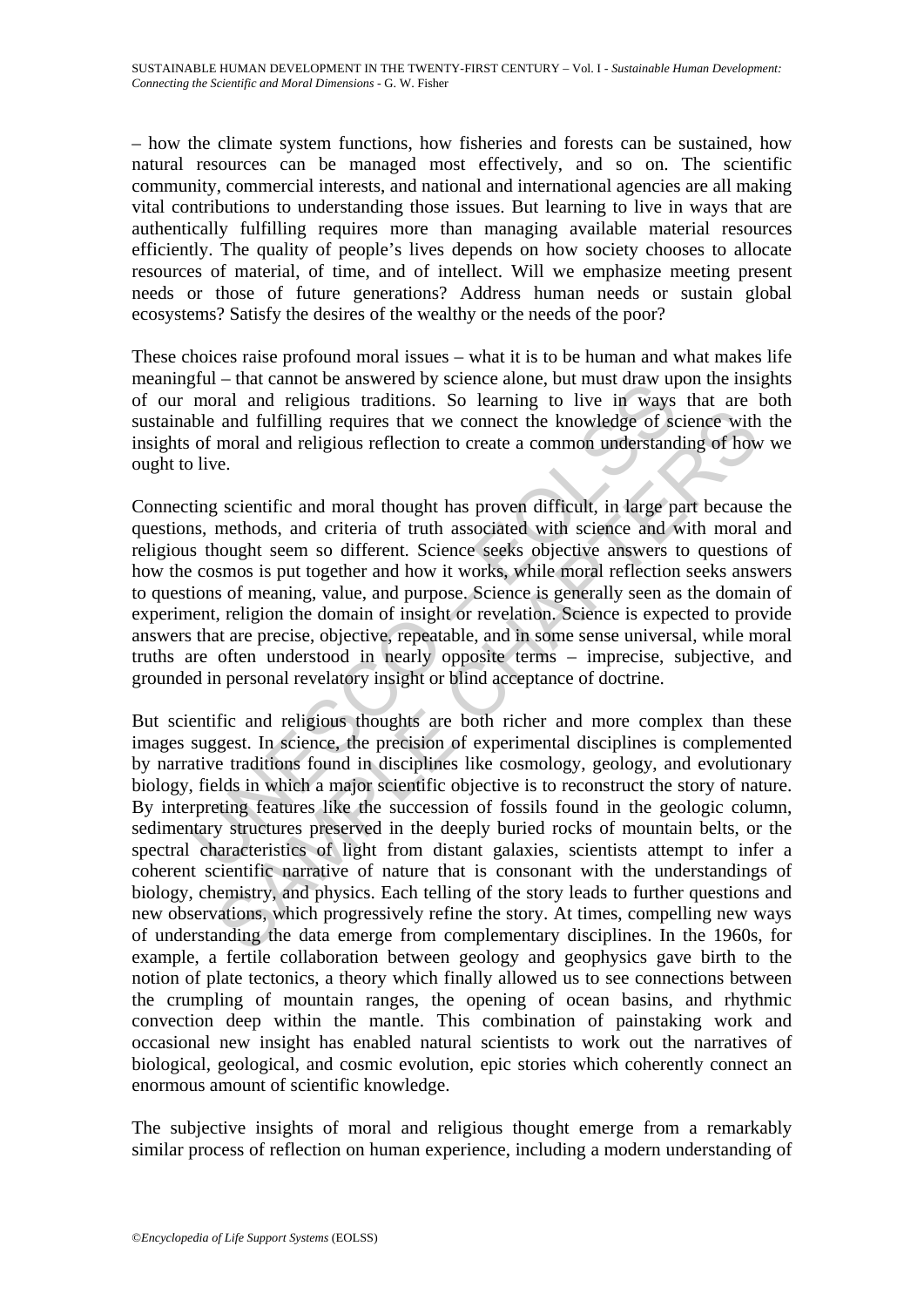how nature works. Much religious thought emerges from the attempt to make sense of life, to uncover meaning in the world as humans experience it, and to find fruitful ways of living that are grounded in that meaning. The philosopher Paul Ricoeur sees the threads of religious narrative as the key to connecting personal experience to the insights of our religious traditions. He writes eloquently on how religious meaning emerges from an inner sense of the ways in which the experiences and the choices of our lives connect with the narratives of our religious traditions. As he sees it, we create a coherent understanding of who we are as individuals and communities by imaginatively connecting our stories with the canonical stories, allowing each to intertwine with and inform the other, and seeing our stories as extending "the itinerary of meaning" of the traditional narratives. In religious thought, tradition and doctrine are of course more important than in science, but religions are more malleable than generally thought. As we shall see in later sections, religious ideas can and do evolve when they are sensed to have lost touch with reality.

se more important unant in scince, out enginos are more is<br>by thought. As we shall see in later sections, religious ideas can<br>ey are sensed to have lost touch with reality.<br>
Dortance of narrative in both science and religi are sensed to have lost touch with reality.<br>The same sensed to have lost touch with reality.<br>The same sensed to have lost touch with reality.<br>The same of narrative in a way that listens for the story and encourages us to c The importance of narrative in both science and religion suggests a way of connecting the two. If we try to hear the scientific story of nature in a way that listens for the meaning of the story and encourages us to connect our lives with the story, perhaps we can uncover connections to meanings evoked by religious narrative, and perhaps we can begin to discern an integrative story capable of informing the way we live. The contemporary world urgently needs such an integrative story. We live in a time of deep cultural incoherence in which the religious narratives that guided human living in earlier millennia seem disconnected from a scientific understanding of the world and how it works. Much contemporary moral and religious thought ignores our evolutionary history and the common ground that it offers for connecting particular narratives to those of other traditions and of nature. Developing a common context for our religious narratives is a vital part of learning to live fruitfully and sustainably with Earth and with each other. Important beginnings in that task are found in the work of Thomas Berry, Ursula Goodenough, Brian Swimme, and others. This essay will sift through the cosmic, geological, biological, and cultural dimensions of our human story looking for elements that can frame an integrative vision of our common story and support our attempts to respond fruitfully to the questions of sustainability.

## **2. The Natural Context of Human Development**

The cosmic story began with an incredible burst of creativity that gave birth first to the laws of physics and then to all the protons, neutrons, and electrons of which the universe is now made – Everything! – in just four seconds. At first that mix was plasma so hot that only solitary particles could exist, but the brew cooled rapidly as it expanded. In the first few minutes it condensed into simple atomic nuclei, and in the first few hundred thousand years those nuclei combined with electrons to form atoms of hydrogen and helium. Over the next 8 to 10 billion years, reactions in dense stars and supernovae gradually produced atoms of more and more complexity. Because it requires the simultaneous collision of three helium atoms, the formation of carbon was especially tricky. Had the physical constants of our universe been even slightly different, carbon would never have formed and the possibility of carbon-based life would never have emerged. As atoms became diverse enough to allow ions capable of attracting one another during that first 10 billion years, they began to combine to make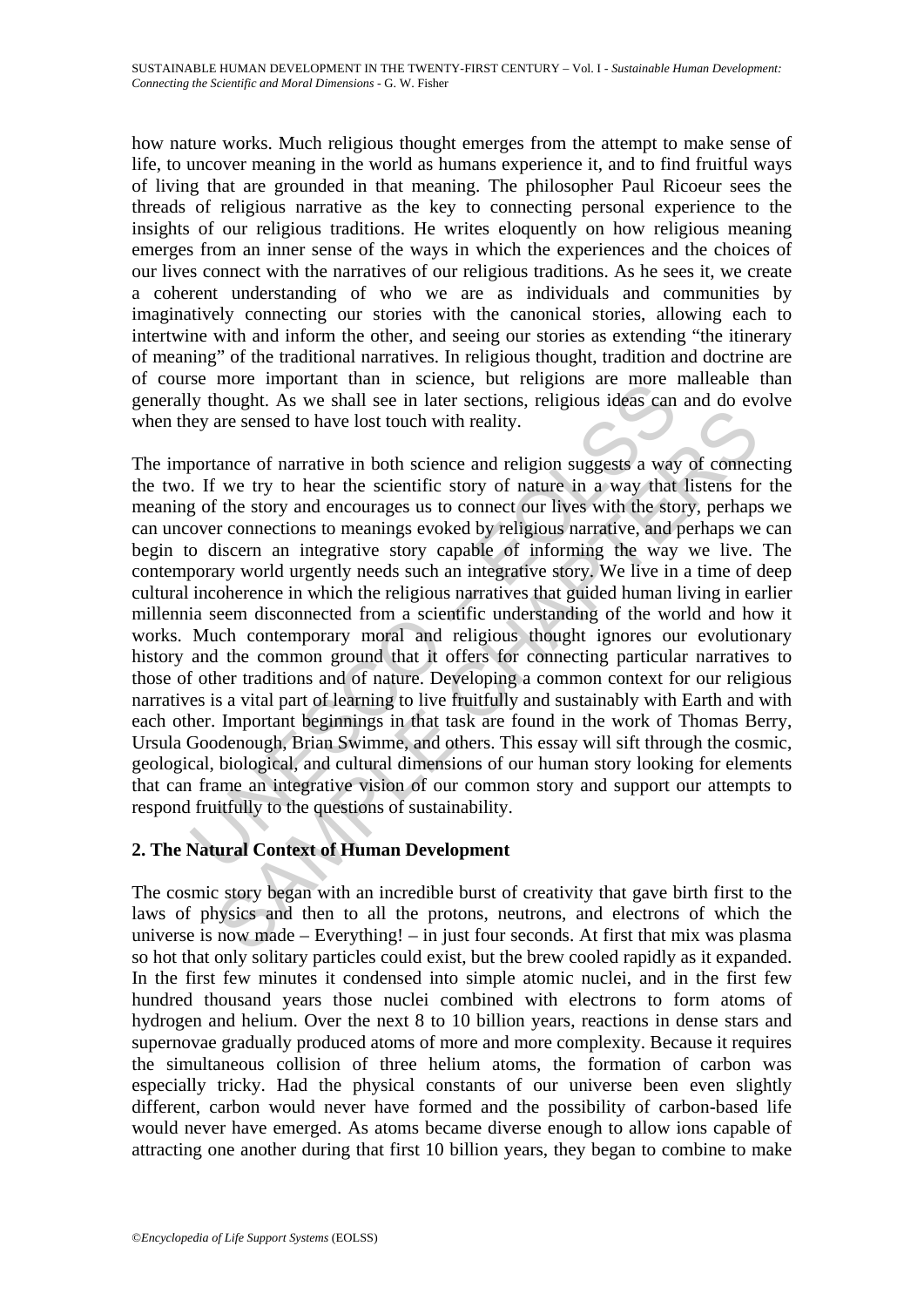molecules – first sulfides, oxides, silicates, and simple organic molecules like methane, then the more complex organic molecules needed for life. Those early organic molecules contained the basis of all life that now exists, but at that point life and all that life could be was merely a possibility lying latent in those fertile atoms and molecules and in the laws of physics which made them possible, a possibility waiting for the moment when it might come into being.

Nearly five billion years ago Earth began to form by condensation of the solar nebula into small chunks of rock. The small chunks gradually grew by attracting other chunks and forming larger and larger meteorites, which eventually collided to form the Earth, Moon, and other planets. That process of accretion lasted a little more than half a billion years, and left a forbidding landscape pockmarked with craters, a surface like that of the Moon today. But Earth's gravitational field was strong enough to retain an atmosphere, and once the surface was cool enough, water condensed into oceans. Those oceans turned out to provide just the right conditions for life to emerge from the organic molecules deposited on Earth during the bombardment. We don't know exactly how or where life first developed, but carbon isotope ratios in ancient rocks from Greenland suggest that a crude biosphere capable of photosynthesis had formed only 100 million years or so after the bombardment ended.

nu ert a rotonumy rannscape pockmanced with clastes, a sometice<br>oday. But Earth's gravitational field was strong enough to retain<br>ce the surface was cool enough, water condensed into oceans.<br>out to provide just the right c be surface was cool enough, water condensed into oceans. Those occupied the surface was cool enough, water condensed into oceans. Those occupied to married with during the bombardment. We don't know exactly how the deposit For more than 3 billion years – three quarters of Earth's history – life changed little. It consisted only of single-celled animals like bacteria and algae. But a little more than half a billion years ago, abundant multicellular animals emerged in an almost incredible blossoming of new, sometimes outlandish life forms. Until those multicellular organisms had appeared, most organisms replicated asexually, simply dividing, and passing on their genes almost unchanged. But with the advent of sexual reproduction, it became possible not merely to change genes by mutation, but to reshuffle the genetic cards through recombination, allowing much more rapid change and the sudden blossoming of new life forms. This new diversity of life enabled creatures to organize themselves into rich, complexly connected ecosystems in which real community became possible.

This entire cosmic / geological / biological story is shot through with examples of the emergence of complexity and diversity from simple beginnings. Physics and chemistry gave us first atoms, then molecules. Biology gave us first single-celled organisms, then multicellular organisms, and finally complex ecosystems. This process of emergence is the heart of the evolutionary dynamic. At each step of the way, possibility remained latent until the moment when the emergence of novelty allowed the transition to a new frontier of complexity and creativity. At each level, novelty emerged out of fertile relationships among already existing ingredients – particles, atoms, or genes – through a kind of cosmic tinkering that stirred, mixed, and creatively rearranged those ingredients in new ways, ways that turned out to be fertile ground for the emergence of yet more novelty, yet more creativity. Each level reveals a creative tension between possibility and the need to wait for the right ingredients and the right conditions – the particles to form atoms, the supernovas to form carbon, carbon to form biomolecules, oceans to nurture life, organisms to establish ecosystems, and so on.

The workings of complex ecosystems illustrate the interrelationship between novelty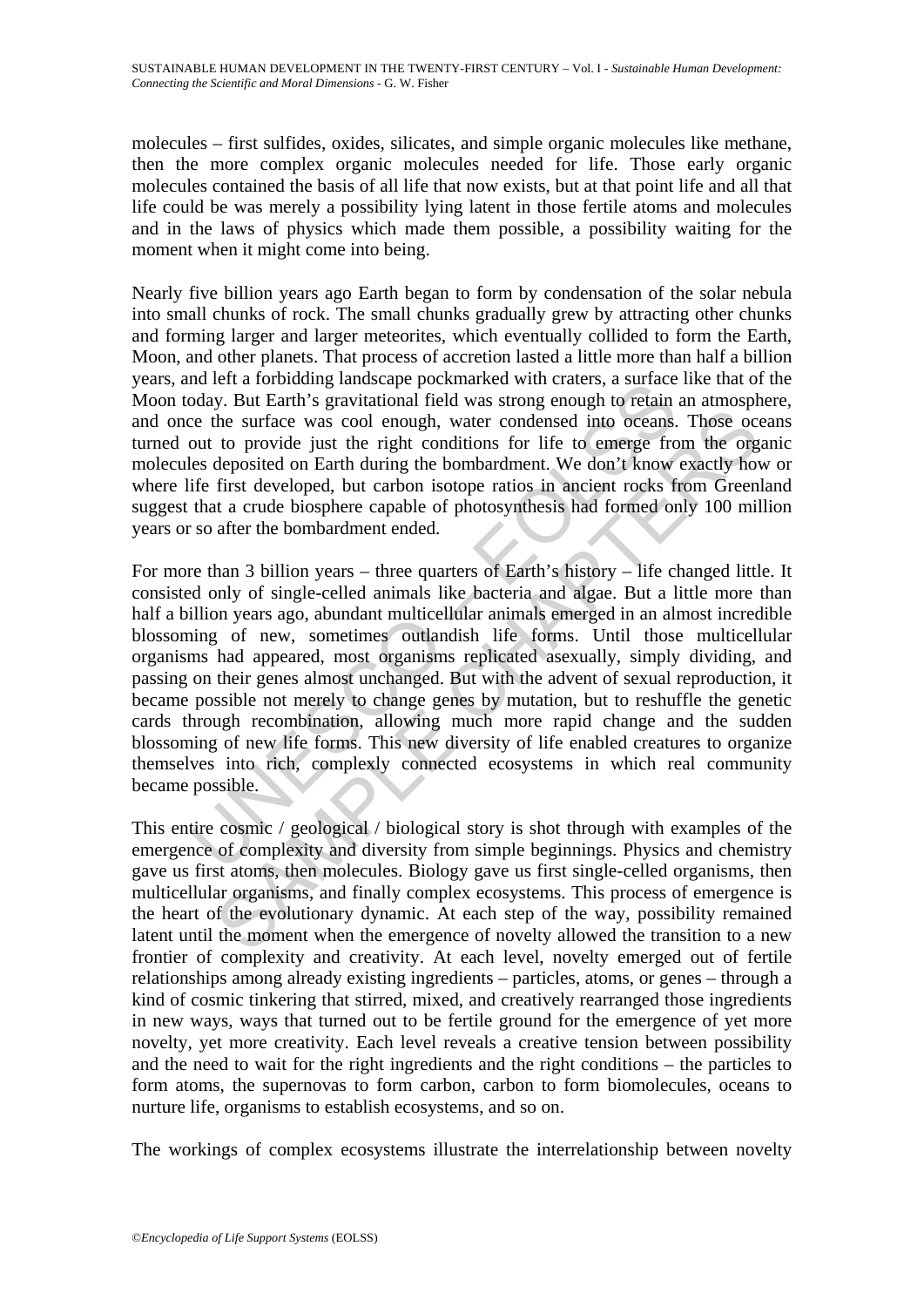and complexity. Ecosystems are communities in which all of the species are mutually dependent. The energy for life comes from the ability of plants to use solar energy to produce energy-rich biomolecules from atmospheric  $CO<sub>2</sub>$ , water, and nutrients. That chemical energy and the nutrients are then cycled through the food chain, moving from plants to herbivores, and to one or more levels of carnivores. We often forget that the system doesn't stop with the "top" carnivores, though. Because the entire biochemical system is closed to everything except energy, it must recycle everything else – carbon, nutrients, and water. Plants and animals produce a lot of waste organic matter, and if that waste was allowed to accumulate, the carbon and nutrients in that waste would be lost, and the system would gradually cease to function. Microorganisms, fungi, and bacteria complete the cycle by consuming that dead organic material and converting the carbon and nutrients back into a form in which they can be endlessly recycled.

and inducents back mio a form in winch they can be endeasily jecty<br>solvents that it produces and (except for plants) to supply the carbon, wat<br>s that it produces and (except for plants) to supply the carbon, wat<br>s that it very species in an ecosystem depends on other species to consume the wat it produces and (except for plants) to supply the carbon, water, energy, and it ireds. So the evolutionary success of a species depends not just upon In short, every species in an ecosystem depends on other species to consume the waste products that it produces and (except for plants) to supply the carbon, water, energy, and nutrients that it needs. So the evolutionary success of a species depends not just upon its ability to reproduce, but also upon its ability to function as part of an integrated system of organisms. The fossil record of the earliest multicellular organisms shows a fascinating picture of developing diversity, with new species appearing in rapid succession, and many becoming extinct within a short period of geologic time. The apparent instability of that early biosphere may be as much an indication of the difficulty of establishing effective ecosystems as a reflection of problems inherent to the species themselves.

A careful look at the way ecosystems work reveals four key factors:

(1) Every healthy ecosystem is an integrated community in which each organism has a role to play. No complex organisms can live alone. Like healthy families, in which individuals are both self-differentiated and mutually dependent, species constituting healthy ecosystems flourish by a balanced combination of individual well-being and fruitful relationship with the community – a fertile mix of individuality and reciprocity.

(2) The health of an ecosystem depends on its ability to recycle energy and nutrients and to continue doing so despite shocks to the system by changes in the environment or even loss of a species or two. It is the system's ability to respond creatively to change – its resilience – that counts in the long run.

(3) The entire system is intensely opportunistic. Whenever there's an opportunity to use waste energy or nutrients productively, changes tend to occur. New species emerge or existing species adapt to use the waste. As they do, they forge another link for circulating energy or nutrients, and so contribute greater resilience to the system as a whole.

(4) Processes of change tend to be highly contingent. The precise way in which the system responds to opportunity can depend very much upon what species or even what individuals happen to be on hand when opportunity emerges, and upon how those particular organisms respond to the opportunities, as they perceive them.

The first ecosystems enlivened by multicellular organisms were confined to marine systems. It took another 130 million years for plants and then animals to venture onto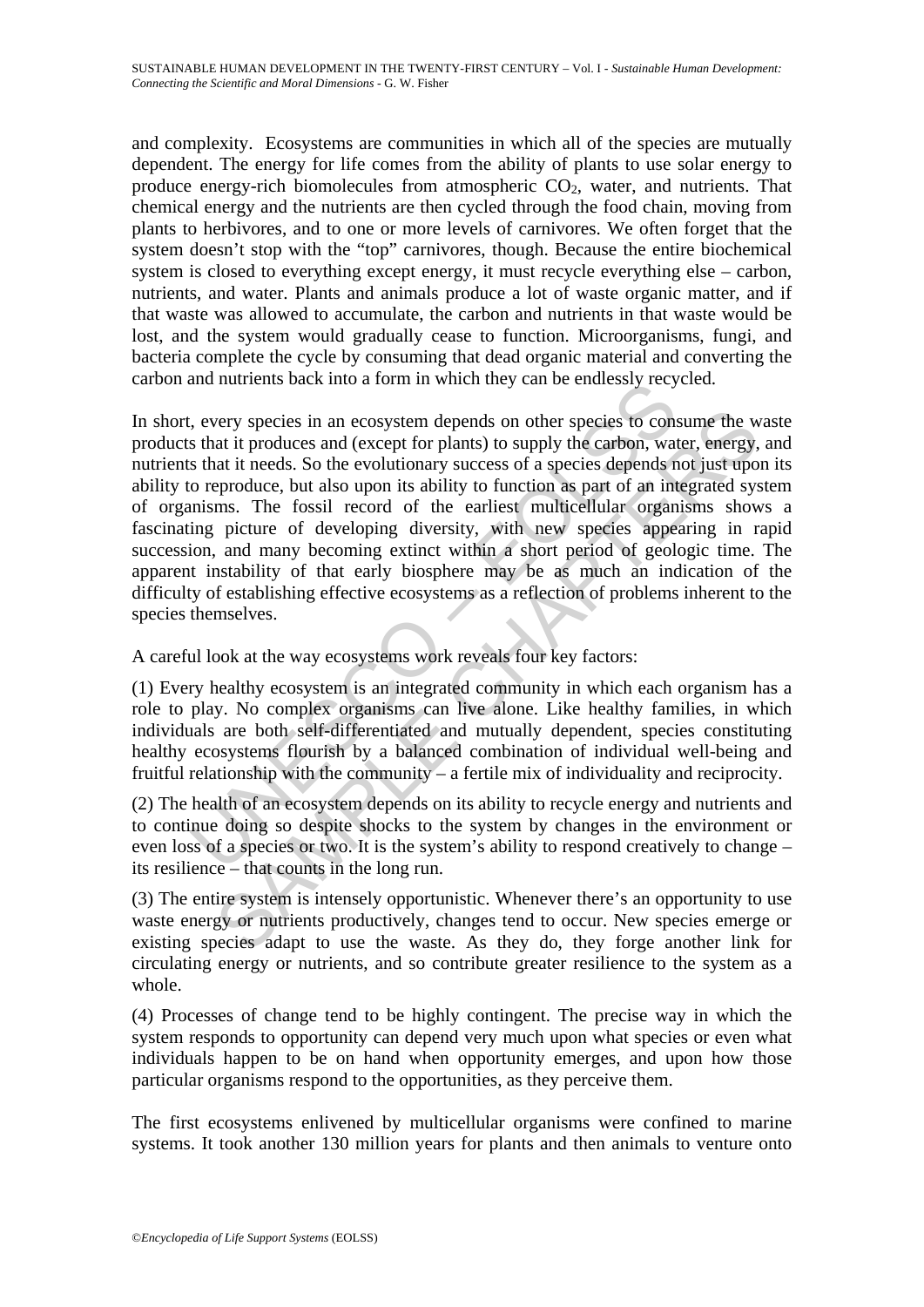the land, making a terrestrial biosphere possible. After another 210 million years, the dinosaurs became the dominant group of terrestrial animals. They lived as part of a well-adjusted ecosystem that lasted roughly 140 million years until it was disrupted by a catastrophic meteorite impact in Yucatan 65 million years ago. That calamity was one of five major periods of extinction within the last 500 million years. It is the best-known extinction, but not the most intense – that honor belongs to an extinction that occurred 250 million years ago and eliminated about 80 percent of the species then living. It is well to remember that most species have proven to be transient. Estimates vary, but approximately 99 percent of the species that have emerged are now extinct. That was tragic for those species. The animals, at least, wanted to live. They suffered when they died. Presumably some tried to protect their young. But despite the pain and suffering that individual animals experienced, the biosphere as a whole  $-$  life  $-$  survived those extinctions, always finding a new way of flourishing, always finding some way to bring forth novelty.

Inviolation animals experience, the bisphere as a whole – me –<br>
Inviolation, always finding a new way of flourishing, always finding som<br>
welty.<br>
Examples a new way of flourishing, always finding some<br>
welty.<br>
Examples the by.<br>
W.<br>
Kable productivity and vitality revealed by this story is the fruit of the<br>
systems function, sketched above. As individual organisms resp<br>
ly to the opportunities and challenges they perceive, their choices – who The remarkable productivity and vitality revealed by this story is the fruit of the way that ecosystems function, sketched above. As individual organisms respond authentically to the opportunities and challenges they perceive, their choices – whom to mate with, what to eat, and what to run from  $\frac{1}{2}$  stir the genetic mix in ways that brew forth novelty and complexity that is itself fertile, pregnant with yet more possibility. And as communities of organisms respond, those communities too become fertile, and give rise to an intricate array of structures and relationships that enhance community resilience. But because that resilience emerges from relationships among organisms, it can fail when those relationships become unduly distorted. Desertification triggered by over-grazing, the collapse of marine fisheries because of over-fishing, and the extinction of large Pleistocene mammals, apparently due to over-hunting by early hunter-gatherers, serve as warnings of those limits.

The disappearance of the dinosaurs 65 million years ago and the subsequent emergence of mammals shows the profound effect that chance events like a meteorite impact can have on the course of evolution. Mammals had lived as marginal members of the global ecosystem for 150 million years; no contemporary observer would have expected them ever to dominate the scene. But in a scant 10 million years, they diversified to fill the ecological space vacated by the dinosaurs and produced nearly all of the modern mammalian orders. Small at first, many mammalian species became larger and more specialized over time, and eventually our species emerged from the hominid line.

The sweep of cosmic and geological time is so vast that it can be difficult for us to grasp. To picture the immensity of evolutionary time compared to human history, it may be useful to represent time by a journey in which we travel just one millimeter each year. A century is represented then by 100 millimeters, a millennium by one meter, and a million years by one kilometer. Retracing our steps back to the Spanish discovery of the Americas would take a "journey" of half a meter. Returning to the time of Socrates would take a trip of two and a half meters. Moving on to the Sumerian city-states would add another five meters. If we use the Washington Monument in central Washington, D.C. to mark the present, a journey back to the time of the Big Bang at the same rate of one millimeter per year would take us all the way across the United States, and on across the Pacific to Tokyo. We can watch the entire cosmic story unfold by making the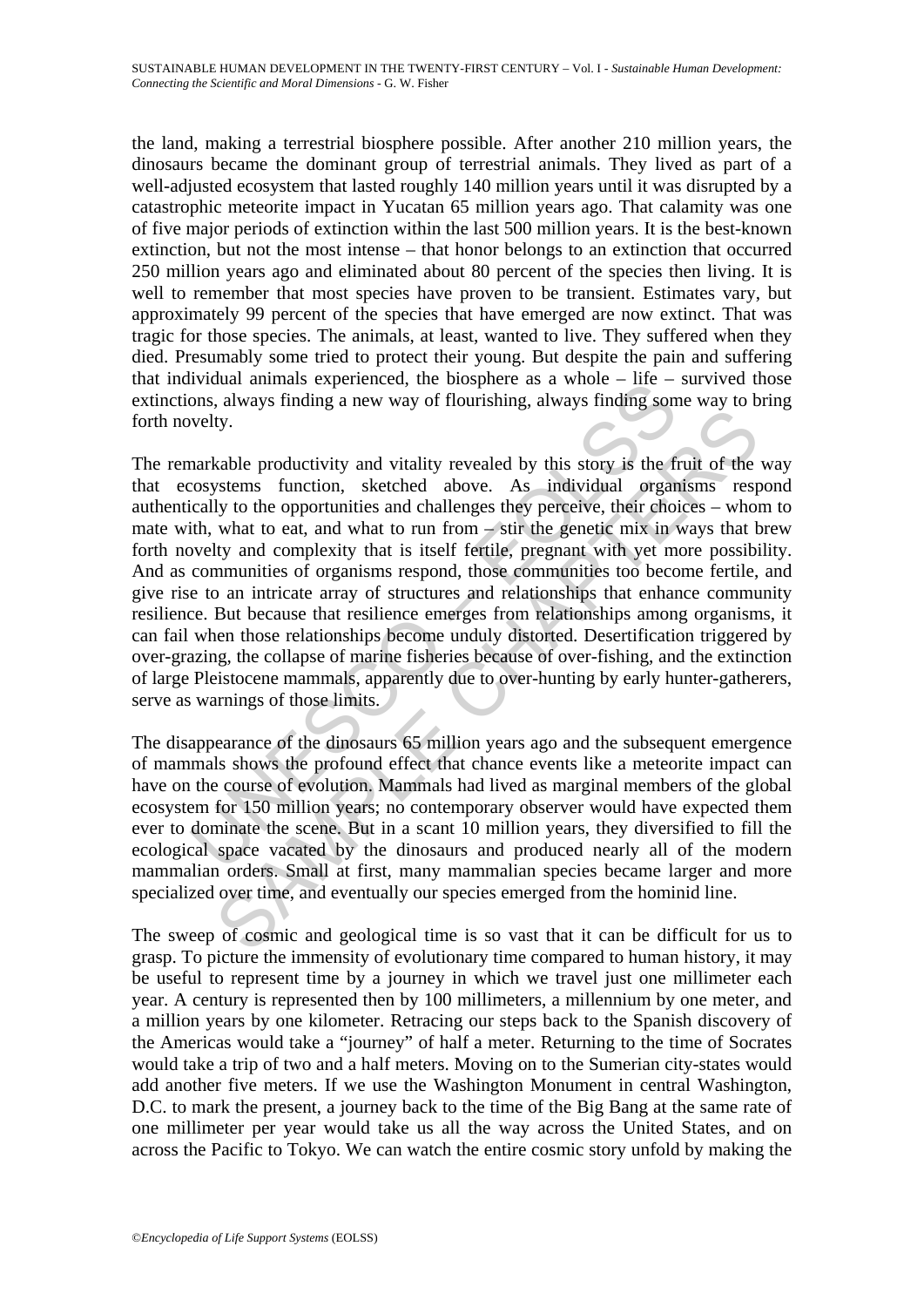trip back from Tokyo to the present in Washington, still moving just one millimeter each year. Cosmic physics and chemistry dominate the journey across the Pacific. We watch the Earth and Solar System begin to form as we reach the coast of California, see life on Earth begin as we travel through central Arizona, revel in the Cambrian radiation of multicellular life in southern Ohio, and watch the dinosaurs struggle and die in northern Virginia, just 65 km west of Washington. We meet the first tool-using hominids only when we cross the Potomac River, barely 2 kilometers west of the Washington Monument. We encounter the Cro-Magnon cave artists of Southern France just 30 meters from the center of the monument. And all of human history – from the Sumerian city-states to the present – fits within the base of the monument itself.

They shows what recent adoutions to the econogram scene we have<br>not of evolution changed markedly when we appeared. Though we<br>not exorginal secosystem for everything we need to live, we have begun to<br>in important ways. The ecosystem for everything we need to live, we have begun to transcend<br>important ways. The distinctive step in our evolution was the emergency<br>a hrani that enables us to do the extraordinary and the transcend<br>a brani materia This journey shows what recent additions to the ecological scene we humans are. But patterns of evolution changed markedly when we appeared. Though we depend upon the global ecosystem for everything we need to live, we have begun to transcend that system in important ways. The distinctive step in our evolution was the emergence of our brain, a brain that enables us to do the extraordinary and the tragic. We can celebrate creation with beautiful paintings on cave and museum walls, build soaring cathedrals, write magnificent poetry, and compose symphonies that express feelings too deep for words. We can love. And we can sense, at least dimly, the presence of mystery deep within all creation. But we also invent chemicals that work their dismal way through the entire food chain, technologies that enable us to hunt other species to extinction, and ideologies that lead us to slaughter others of our own species.

All of this, both good and bad, was made possible by two properties of our brain. It is roughly four times the size of our ancestors' brains, and so can accommodate vastly more neurological connections. And it is programmable, enabling us to learn from experience rather than by having all our neurological connections hard-wired at birth. Those twin traits made possible the emergence of human culture with all of its possibilities, both admirable and lamentable. And as culture developed, it gave rise to the principle ways in which we humans cope with our environment and so replaced biology as the domain in which we evolve.



TO ACCESS ALL THE **19 PAGES** OF THIS CHAPTER, Visit[: http://www.eolss.net/Eolss-sampleAllChapter.aspx](https://www.eolss.net/ebooklib/sc_cart.aspx?File=E6-60-01-05)

#### **Bibliography**

Armstrong, K., 1993, *A History of God: The 4000-year Quest of Judaism, Christianity, and Islam*: New York, Alfred A. Knopf, 460 pp. [A history of the evolution of thought within the Monotheistic religious traditions.]

Arrighi, G., and Silver, B.J., 1999, *Chaos and Governance in the Modern World System*: Minneapolis, University of Minnesota Press, 336 pp. [A masterful survey of the four hegemonic transitions that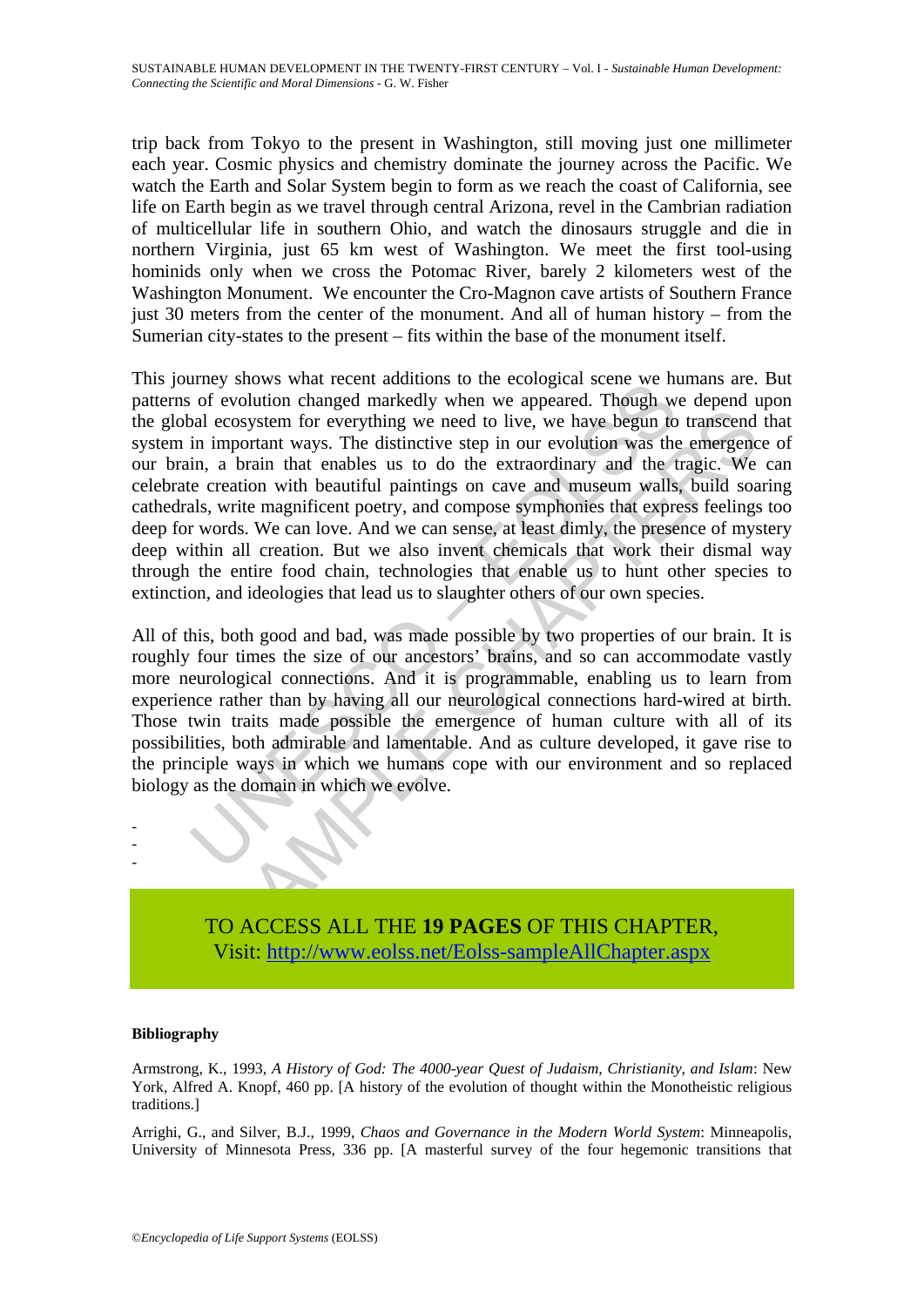affected the Western world from the sixteenth century to the present, and a powerful argument that we are in the closing stages of the American hegemony.]

Berry, T., 1999, *The Great Work: Our Way Into the Future*: New York, Bell Tower, 241 pp. [A masterful summary of the consequences of the contemporary sense of estrangement from nature and the need to reconnect with our natural roots.]

Cohen, J.E., 1998, 'How Many People Can the Earth Support?' *The New York Review of Books*, p. 29-31. [An articulate response to the title question, which argues that Earth's limits will be experienced in the need to make difficult tradeoffs, rather than as absolute ceilings to human population.]

Galor, O., and Weill, D.N., 1999, 'From Malthusian Stagnation to Modern Growth': *American Economic Review*, v. 89, p. 150-154. [A lucid account of the economic transition that gave rise to modernity.]

Girard, R., 1996, *The Girard Reader*: New York, The Crossroad Publishing Company, 310 pp. [A collection of essays from Girard's work that summarizes the key points of his anthropological thought, particularly the role of mimetic desire in fomenting violence.]

Goodenough, U., 1998, *The Sacred Depths of Nature*: New York, Oxford University Press, 197 pp. [A lyrical account of the Cosmic story, especially its biological dimensions, told with scientific rigor and a sense for the meaning behind the story.]

Kuhn, T.S., 1970, *The Structure of Scientific Revolutions*: Chicago, University of Chicago Press, 210 pp. [A now-classic book about the way in which scientific ideas change, which applies equally well to many other fields of human thought.]

Laszlo, E., 1996, *Evolution: The General Theory*: Cresskill, NJ, Hampton Press, Inc, 155 pp.

Stebbins, G.L., 1982, *Darwin to DNA, Molecules to Humanity*: San Francisco, W. H. Freeman and Company. [A classic, accessible account of biological and cultural evolution by a renowned biologist.]

Figure 1.1 (and Definition Section Internal Contains and Development Report 2001, Posts.<br>
1.1 (and Depthanon Development Properties Contains and Development Press, P., N. Northern Press, P. (1998, The Structure of Scienti , U., 1998, *The Sacred Depths of Nature:* New York, Oxford University Press, 197 ppt of the Cosmic story, especially its biological dimensions, told with scientific rigor meaning behind the story.)<br>meaning behind the sto Swimme, B., and Berry, T., 1992, *The Universe Story: From the Primordial Flaring Forth to the Ecozoic Era*: New York, San Francisco: Harper, 305 pp. [Though a few of the scientific ideas are now slightly dated, this remains the most lyrical telling of the cosmic story, written collaboratively by a cosmologist and a religious scholar.]

Tillich, P., 1957, *Dynamics of Faith*: New York, Harper and Row, 136 pp [An accessible introduction to Tillich's ideas of the centrality of ultimate concern to religious thought.]

United Nations Development Programme, 2000, *Human Development Report 2000*, New York, Oxford University Press. [Articulates the connections between the promotion of human development and the fulfillment of human rights.]

United Nations Development Programme, 2001, *Human Development Report 2001*: New York, Oxford University Press.

Vitousek, P., Mooney, H., and Lubchenco, J., 1997, 'Human Domination of Earth's Ecosystems': *Science*, v. 277, pp. 494-499. [A careful analysis of the degree to which humans have begun to dominate Earth's natural systems.

#### **Biographical Sketch**

**Dr. Fisher** has taught geology at Johns Hopkins since 1966, and served as Chair of the Department of Earth and Planetary Sciences from 1978 to 1983 and as Dean of Arts and Sciences from 1983 to 1987. During the early part of his career, his work focused mainly on the geology of the Appalachians, especially the deep-seated rocks now exposed in the Piedmont. That interest gradually grew into a series of projects to study the chemical processes by which deeply- buried rocks become metamorphosed. In the last decade his Earth science interests have broadened to include questions of how the ocean, the land, the atmosphere, and the biosphere function as an integrated system. He has also begun to examine human interactions with Earth, especially the problem of how the growing human population can live within the limits imposed by the Earth system. Because so many of the limits are experienced as trade-offs rather than rigid ceilings, he argues that the issues of sustainability raise moral as well as scientific questions, and must therefore be approached by a combination of scientific analysis and moral reflection.